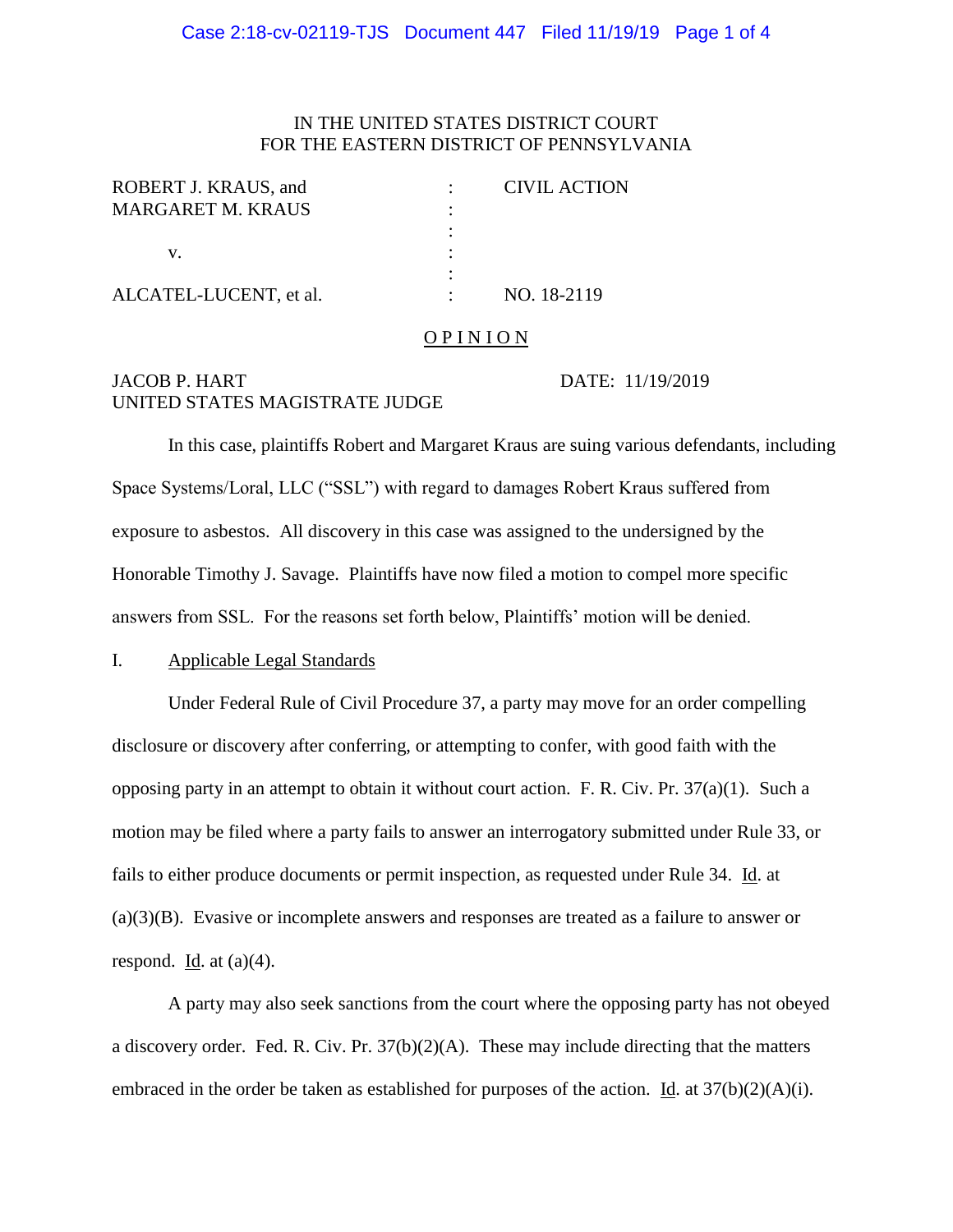## II. Factual and Procedural Background

On July 22, 2019, the undersigned entered an Opinion and Order granting in part and denying in part Plaintiffs' original motion to compel discovery from SSL. Opinion and Order docketed in this matter as Documents 343 and 344. SSL was directed to provide further responses to certain interrogatories, including Interrogatory No. 3. In their present motion, Plaintiffs argue that SSL's supplemental response to subsection (i) of Interrogatory No. 3 was inadequate, and seek an order compelling further response.

## III. Discussion

**Interrogatory No. 3: Please state whether or not you are a corporation. If so, state: (a) your correct corporate name; (b) the state of incorporation; (c) the date of your incorporation; (d) the address of your principal place of business; (e) the addresses of any other places of business; (f) whether or not you have ever held a certificate of authority to do business in this state; (g) whether or not you have a registered agent for the purpose of accepting service in this state, and if so, the name and present address of that agent; (h) state your corporate purpose; (i) state whether or not you have or have had subsidiary or predecessor corporation(s) and/or corporations whose liabilities for asbestos you have assumed hereafter predecessor** [*sic?*] **if so: (1) the name of each subsidiary and/or predecessor; (2) its date(s) of incorporation, if a corporation of each such corporation**  [*sic?*]**; (3) state(s) of incorporation of each such corporation; (4) the corporate purpose of such corporation***.*

**Supplemental Response to subsection (i):** SSL does not and has not had a subsidiary or predecessor corporation, and/or corporations, whose liabilities for asbestos SSL has assumed.

Plaintiff seeks an Order from this Court directing SSL to file a second supplemental

answer "setting forth its position on its liability, if any, for products of Philco or Philco-Ford."

Plaintiffs' Proposed Order goes on to state:

It shall set forth which product lines and parts or divisions of Philco it acquired whether it retained liability for those products or divisions and which product lines, parts or divisions it transferred to others. It should set forth to whom products lines or divisions including liability, records or both were transferred. It shall specifically answer as to the following products present on the USS Cambria during plaintiff's service: AN/SRC 10- 18; AN/SRT 14-16.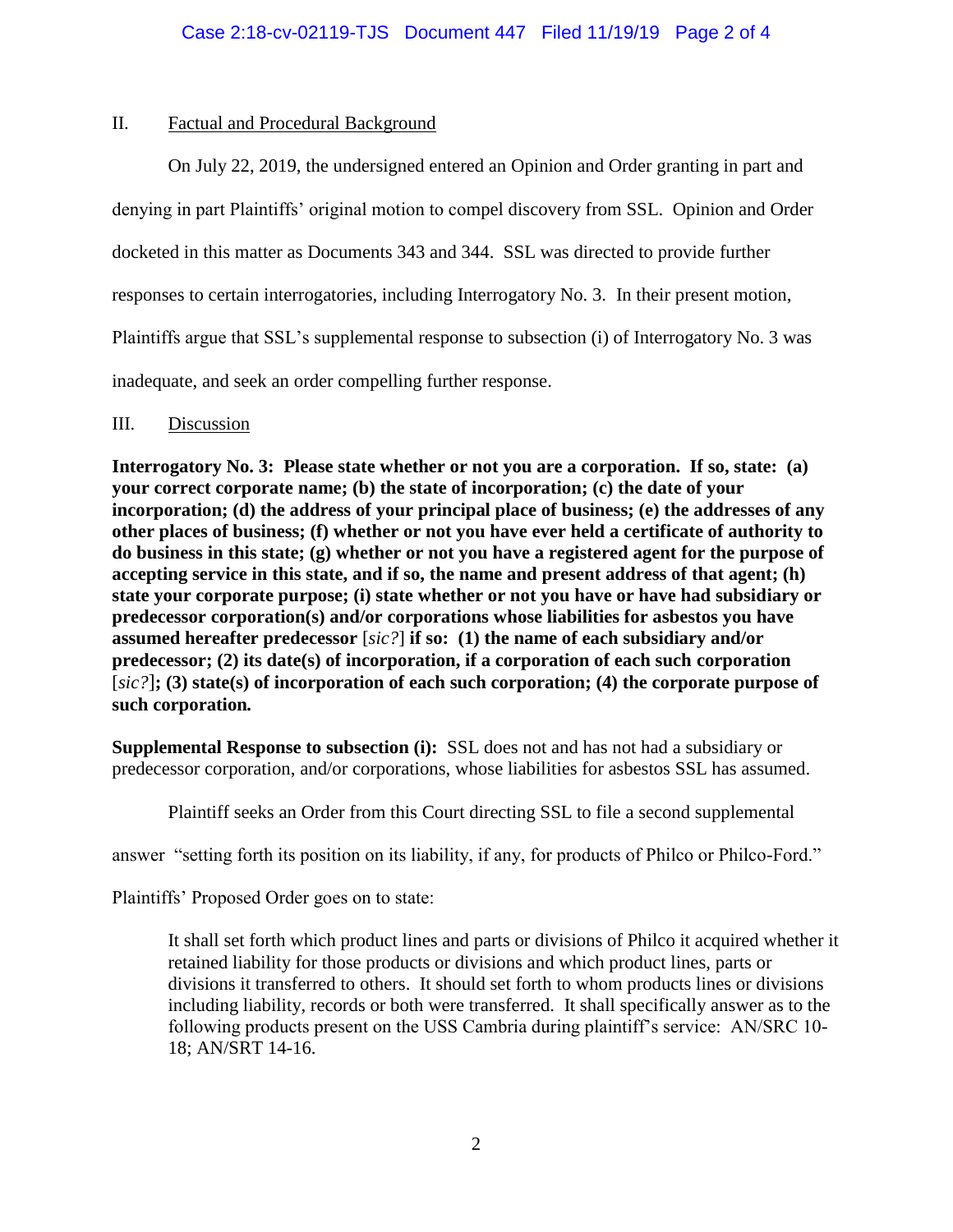## Case 2:18-cv-02119-TJS Document 447 Filed 11/19/19 Page 3 of 4

It is quite clear that Interrogatory No. 3 did not request any of the information Plaintiffs now ask me to direct SSL to provide. Conceivably, this is an attempt by Plaintiffs to smuggle follow-up interrogatories into a discovery motion. In any event, SSL's supplemental response directly addressed Interrogatory No. 3 as it was phrased (and as it was intelligible, despite typographical errors). Plaintiffs' motion will therefore be denied.

### BY THE COURT:

### /s/Jacob P. Hart

JACOB P. HART UNITED STATES MAGISTRATE JUDGE

\_\_\_\_\_\_\_\_\_\_\_\_\_\_\_\_\_\_\_\_\_\_\_\_\_\_\_\_\_\_\_\_\_\_\_\_